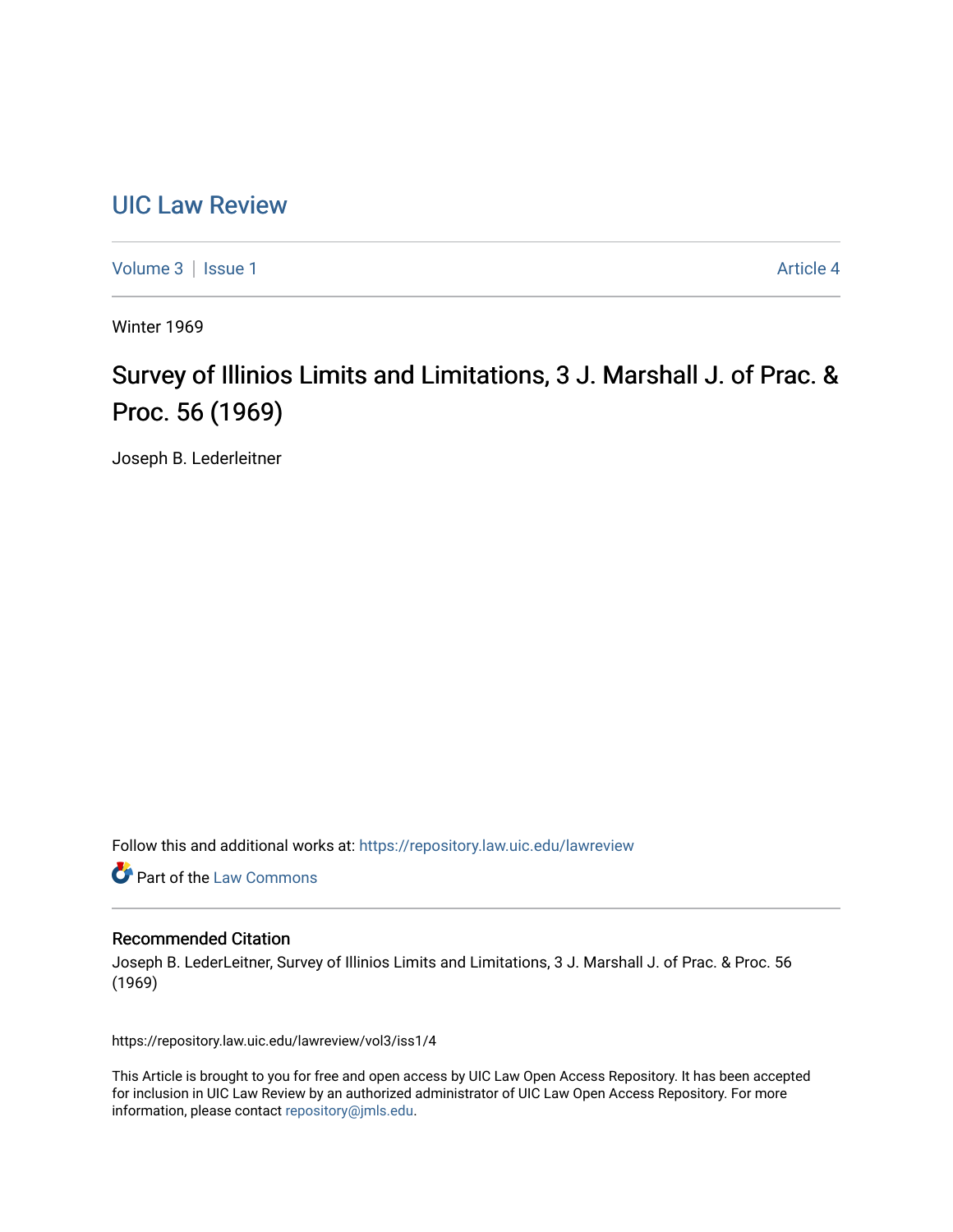## SURVEY OF ILLINOIS LIMITS **AND** LIMITATIONS

#### **By JOSEPH** B. **LEDERLEITNER\***

While time limits or statutes of limitations are commonplace in the practice of law, attention usually focuses upon a particular rule or application rather than upon the whole area of the law of limitations. As is true in many areas of social and political interest, some time-honored legal concepfs are being reexamined and several are changing. Governmental immunity in tort,<sup>1</sup> manufacturer's strict liability in tort,<sup>2</sup> and indemnity by operation of law,<sup>3</sup> are a few illustrations of modern attempts. to keep the substantive law of Illinois abreast of the considered needs of the people. Frequent revisions of the Illinois Civil Practice Act and rules of court and case law changes on topics such as long arm jurisdiction<sup>4</sup> seek the same result in the procedural law. The concept of time limit or statute of limitations operates in both the substantive and procedural law and finds application and involvement in a large number of cases across many varied fields of law. This renders reexamination more difficult and the overall development is less apparent. This paper attempts to survey the law of limits and limitations in Illinois.

Generally, the concept of time limit or statute of limitations is neither complicated or unfamiliar. While it is involved in actions at common law or under statutory remedies, chancery also effectuates a similar concept under the doctrine of laches or the maxim that equity follows the law. Basically, the statute of limitations specifies the time within which a particular action must be brought or right asserted. While the limitation for many of the real and personal actions are set forth in the General Statute of Limitations, the statute is not all inclusive.<sup>5</sup> Some statutes creating causes of action specify their own limitations.6 Where the enabling statute specifies the time within

*<sup>I</sup>See* Molitor v. Kaneland Community Unit Dist. No. 302, 18 Il. 2d 11, 163 N.E.2d **89** (1959) ; ILL. REV. STAT. ch. **85** (1967).

**<sup>2</sup>**Suvada v. White Motor Co., 32 Ill. 2d 612, 210 N.E.2d **182** (1965).

**3** Muhlbauer v. Kruzel, 39 Ill. 2d 226, 234 N.E.2d 790 (1968).

**<sup>\*</sup>** J.D., B.S., Northwestern University, associate partner at Pretzel, Stouffer, Nolan & Rooney, instructor at John Marshall Law School and Lawyers Institute, member of Appellate Lawyers Association, former mem- ber of Supreme Court Committee on Jury Instruction that drafted I.P.I.

**<sup>4</sup>** Gray v. American Radiator & Standard Sanitary Corp., 22 Ill. 2d 432, 176 N.E.2d 761 (1961).

<sup>&</sup>lt;sup>5</sup> ILL. REV. STAT. ch. **83** (1967). No attempt will be made to deal with limitations in the field of conflict of laws.

**<sup>6</sup>**ILL. REV. **STAT.** ch. 70, §§1-2 (1967) (Wrongful Death Act); ILL. REV. **STAT.** ch. 43, **§135 (1967)** (Dramshop Act).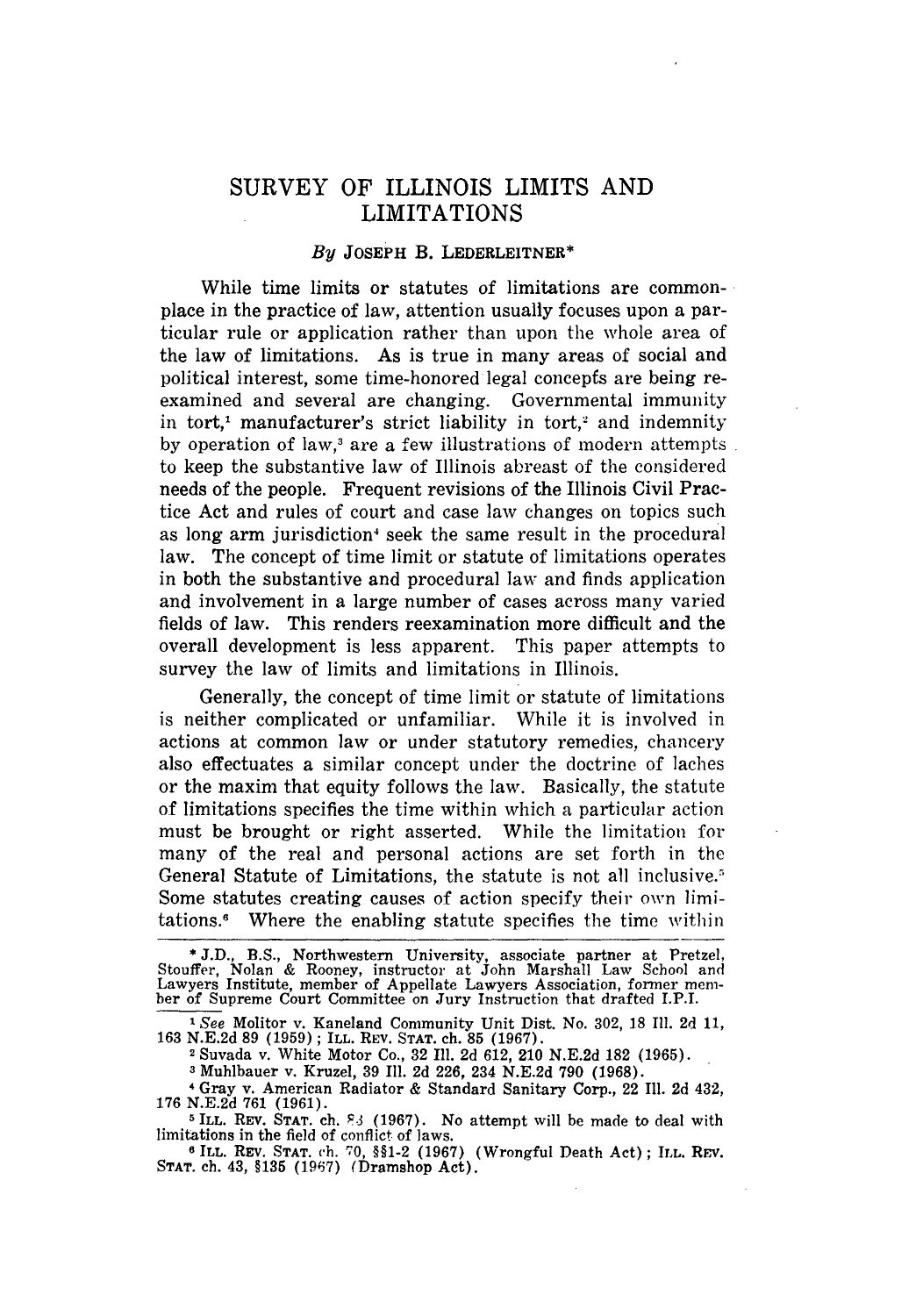which the action must be brought as a condition of liability, the time limitation may be construed to be an integral part of the substantive law which must be pleaded and satisfied by the plaintiff. An example of this is in the action for wrongful death under the Illinois Injuries  $Act.7$  Where the time limitation is a general one and is not construed to be a condition of liability, the limitation is procedural, and it can be waived if not raised in due time.8 Whether or not the rationale was influenced by the common law pleas in bar or abatement, sophisticated jurists were wont to verbalize the point by stating that the statute of limitations merely barred the remedy and did not extinguish the right.9

#### **MANNER** OF APPLYING THE BAR

Apart from the substantive conditions of liability, not every procedural limitation which is timely asserted is necessarily effective to bar an action. The avowed purpose of the ordinary statute of limitations is to avoid the litigation of stale claims after opportunity for fruitful investigation and preparation of defense is past or likely to be greatly impaired.1° It is thus held that if one has timely notice or knowledge of a claim, the statute of limitation will not be applied to bar the addition of a late  $action<sup>11</sup>$  On the other hand, neither staleness nor lack of timely notice or knowledge will preclude suit where the plaintiff is a minor, though a claim asserted within the second year after reaching majority for an injury sustained in the first year of life may be very stale indeed.<sup>12</sup> In the instance of insanity or mental illness, the action brought may be not only stale but ancient. Moreover, the incompetence attending insanity or men-

cating that the defense may not be asserted by a stranger. *Sec, also Beery*<br>cating that the defense may not be asserted by a stranger. *Sec, also Beery* v. Hurd, 295 **I1.** App. 124, 14 N.E.2d 656 (1938), indicating that a barred remedy cannot be revived.

**<sup>10</sup>**Mosby v. Michael Reese Hosp., 49 Ill. App. 2d 336, 199 N.E.2d **633** (1964).

**<sup>11</sup>**Geneva Constr. Co. v. Martin Transfer & Storage Co., 4 Ill. 2d 273, 122 N.E.2d 540 (1954). In permitting the joinder of an employee's action for personal injuries to the employer's action for reimbursement more than four years after the date of occurrence, the court said that statutes **of** limitation must be construed in the light of their objective and that purpose was fully served in the case at bar. Echales v. Krasny, 12 **I1.** App. 2d **530.** 1319 N.E.2d 767 (1957) (allowing widow to intervene into employer's action for reimbursement and bring action for wrongful death almost five years after date of death).

<sup>12</sup> ILL. REV. STAT. ch. 83, §22 (1967); Stanczyk v. Keefe, 384 F.2d 707 (7th Cir. 1967).

**<sup>7</sup>**Wilson v. Tromly, 404 **111.** 307, 89 N.E.2d 22 (1949) (Provision of Limitation Act has no application to action under Injuries Act) **;** Shelton v. Woolsey, 20 **11.** App. 2d 401, 156 N.E.2d 241 (1959) (General Limitations Act does not apply to action under Dramshop Act).<br>
<sup>8</sup> Shapiro v. Kartsonis, 330 Ill. App. 299. 71 N.E.2d 356 (1947) ; Stanley

v. Chastek, 34 Ill. App. 2d 220, 180 N.E.2d 512 (1962) **;** ILL. REV. **STAT.** ch. 110, §48(e) (1967). **0** Glenn v. McDavid. 316 Ill. App. 130, 44 N.E.2d 84 (1942), also indi-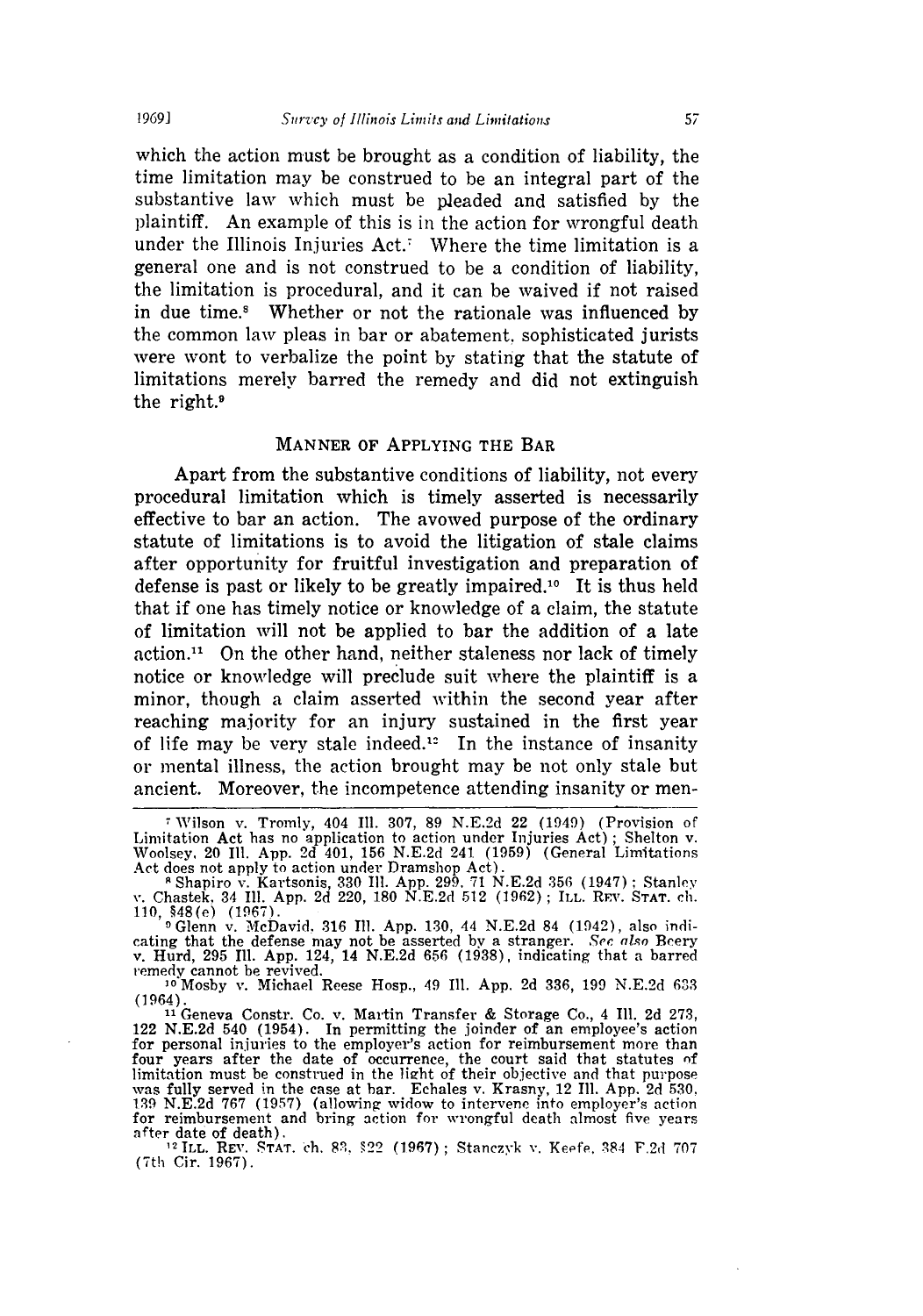tal illness is not deemed to attend mental retardation for purpose of the statute extending time limitation.<sup>13</sup> In arriving at this conclusion, the court was impressed by the fact that the retarded person read, worked, drove; was alert and cooperative; had memory, sense and understanding.

The filing of a timely complaint does not always put at rest all further problems with limitations. Normally, a claim barred by limitations cannot be asserted through the subterfuge of amendment.14 However, much has already been done with the principle of "relation back" in order to permit amendments under certain conditions after the initial time period has expired.<sup>15</sup> Except for mistake of name and the like, "relation back" is not generally employed to permit the bringing in of new defendants by amendment after the statute of limitations has run.<sup>16</sup> As between existing and proper parties, however, even barred counterclaims of a specified nature (usually those arising from the same transaction or occurrence) may be brought either initially or by amendment regardless of limitations.17

Avoidance of the bar of the statute has also been aided by the classic doctrines of estoppel. Estoppel exists as a bar to a statute of limitations independent of those things set forth in the statute itself as causing its suspension.<sup>18</sup> Settlement discussions which lull plaintiff into a false sense of security estop the negotiator from raising the bar.<sup>19</sup> Normally, a statute of limitations is applied prospectively only, 2° and while the mathematics of computing time is not particularly difficult, the proper points of reference for the calculation as to when the action accrues are not always easily identified and often depend on the nature of the liability. For example. if the recovery sought is for a direct personal injury, it is said that the action must be brought in two years, whether the remedy is tort or contract; but in medical

**<sup>16</sup>**Horan v. Brenner, 57 **I1.** App. 2d **83, 206** N.E.2d 488 (1965) (holding that where plaintiff had facts concerning the identity of defendant but did not seek to have corporation made defendant until after limitation period<br>had expired, the action against the corporation was barred); Marsden v.<br>Neisius, 5 Ill. App. 2d 396, 126 N.E.2d 44 (1955) (amended complaint cor-<br>re to relate back and was not time barred).

**<sup>17</sup>**ILL. REV. **STAT.** ch. 83, **§18** (1967) ; Carnahan v. McKinley, 80 **I1.** App. 2d 318. 224 N.E.2d 297 (1967). **,IS** Sabath v. Morris Handler Co., 102 IH. App. 2d 218. 243 N.E.2d 723

(1968).

<sup>119</sup> Devlin v. Wantroba. 72 Ill. App. 2d 383, 218 N.E.2d 496 (1966); Reat v. Illinois Cent. R.R., 47 Ill. App. 2d 267, 197 N.E.2d 860 (1964).<br><sup>20</sup> Tatge v. Hyde. 84 Ill. App. 2d 310, 228 N.E.2d 179 (1967).

**<sup>13</sup>**Peach v. Peach, 73 Ill. App. 2d **72,** 218 N.E.2d 504 (1966). The court noted that the mentally retarded person was able to read, play pi- nochle, drive a car, work on a farm, maintain a checking account; was alert, cooperative and had memory sense and understanding.

**<sup>14</sup>** Pasos v. Pan Am. Airways, Inc., 17 FrD. RULES SERV. 15a.34, Case 1<br>
(S.D.N.Y. 1952). (S.D.N.Y. 1952). **<sup>15</sup>**FED. R. Civ. P. 15(c). ILL. REV. **STAT.** ch. 110, §46 (1967).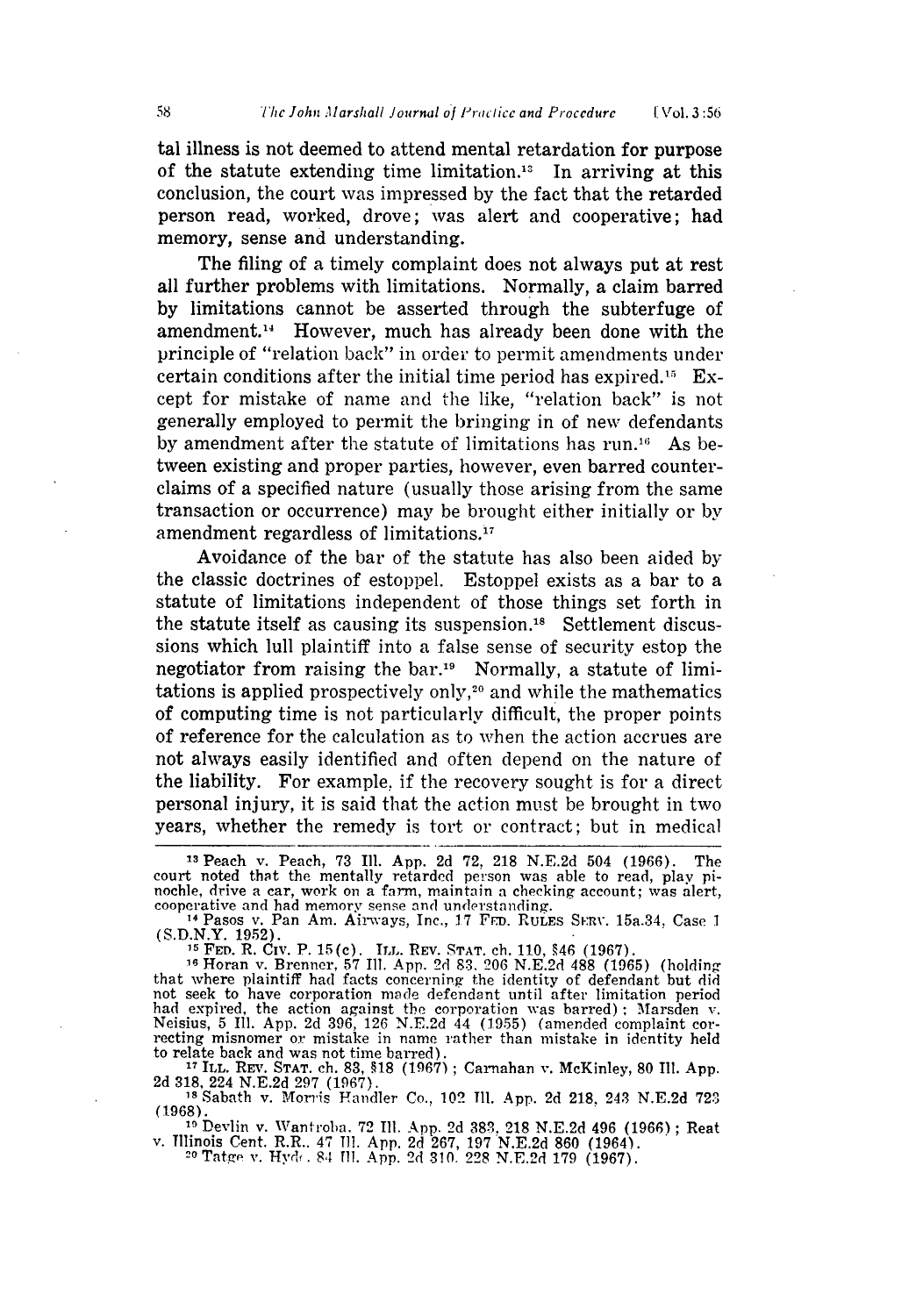malpractice, if the action is on the oral contract, the limit is five years. $21$  The two year limit for personal injury actions holds true in products cases where the manufacture was much earlier. $22$ Generally speaking, the action accrues and the time runs from last act necessary to render the actor liable. $23$ 

#### AvomING **BAR** WHERE ACTION **CONCEALED**

If circumstances operate to obscure the action, courts have been loathe to enforce the bar and have said so in no uncertain terms.<sup>24</sup> In *Simoniz v. J. Emil Anderson & Sons, Inc.*,<sup>25</sup> a complaint was filed to recover from a contractor for negligence in the performance of the work after it had been accepted. In holding the action barred by the five year limitation, the court said:

It is asserted by the plaintiff that while the wrongful conduct took place in 1952 and 1953, no notice or knowledge of the wrongful conduct came to the attention of the plaintiff until the damages actually occurred in 1962. In seeking to meet the issues directly, Simoniz asserts that its cause of action was not barred by the general statute of limitations in actions governing recovery for damage to property. It recognizes that the general statute of limitations for actions to recover for damage of property provides that the suit must be commenced within five years after the cause of action accrues. It is contended by appellant, however, that insofar as such statute is concerned the cause of action did not accrue on September 20, 1953, when the building was completed and accepted but on August 6, 1962, when the roof collapsed, and as a consequence the action was filed well within the five-year period provided by such statute.<sup>26</sup>

The court refuted this contention, stating:

Since there was no fraud or concealment on the part of any of the defendants and since the Illinois precedents and the statute of limitations as expressed in this State do not justify the adoption of the "know or ought to know" rule in cases such as we have before us, we must conclude that the trial court correctly determined that the action was barred by the five year statute of limitations applicable in this case. We have noted that the legislature, when confronted with the problem of the time of accrual of a cause of action in the malpractice cases, saw fit only to amend that act and limit it to malpractice cases. The amended act permits the injured party to count the time for commencement of action

**<sup>24</sup>**Mosby v. Michael Reese Hosp., 49 Ill. **App. 2d 336, 199 N.E.2d 633** (1964); Simoniz Co. v. **J.** Emil Anderson **&** Sons, **81 Ill. App. 2d** 428, **<sup>225</sup>N.E.2d 161 (1967). <sup>25</sup>81** Ill. **App. 2d** 428, 225 **N.E.2d 161 (1967).**

**26** *Id.* at 432-33, **225 N.E.2d** at **163-64.**

**<sup>21</sup>** Doerr v. Villate, 74 Ill. App. 2d 332, 220 N.E.2d 767 (1966), allegation that pursuant to oral agreement that defendant's physician performed<br>certain operation and made certain warranties respecting sterilization in re-<br>liance on which relations were had resulting in birth of retarded chil under five year statute of limitations rather than two year statute of limitations.<br><sup>22</sup> Williams v. Brown Mfg. Co., 93 Ill. App. 2d 334, 236 N.E.2d 125

 $(1968)$ .<br><sup>23</sup>*Id.*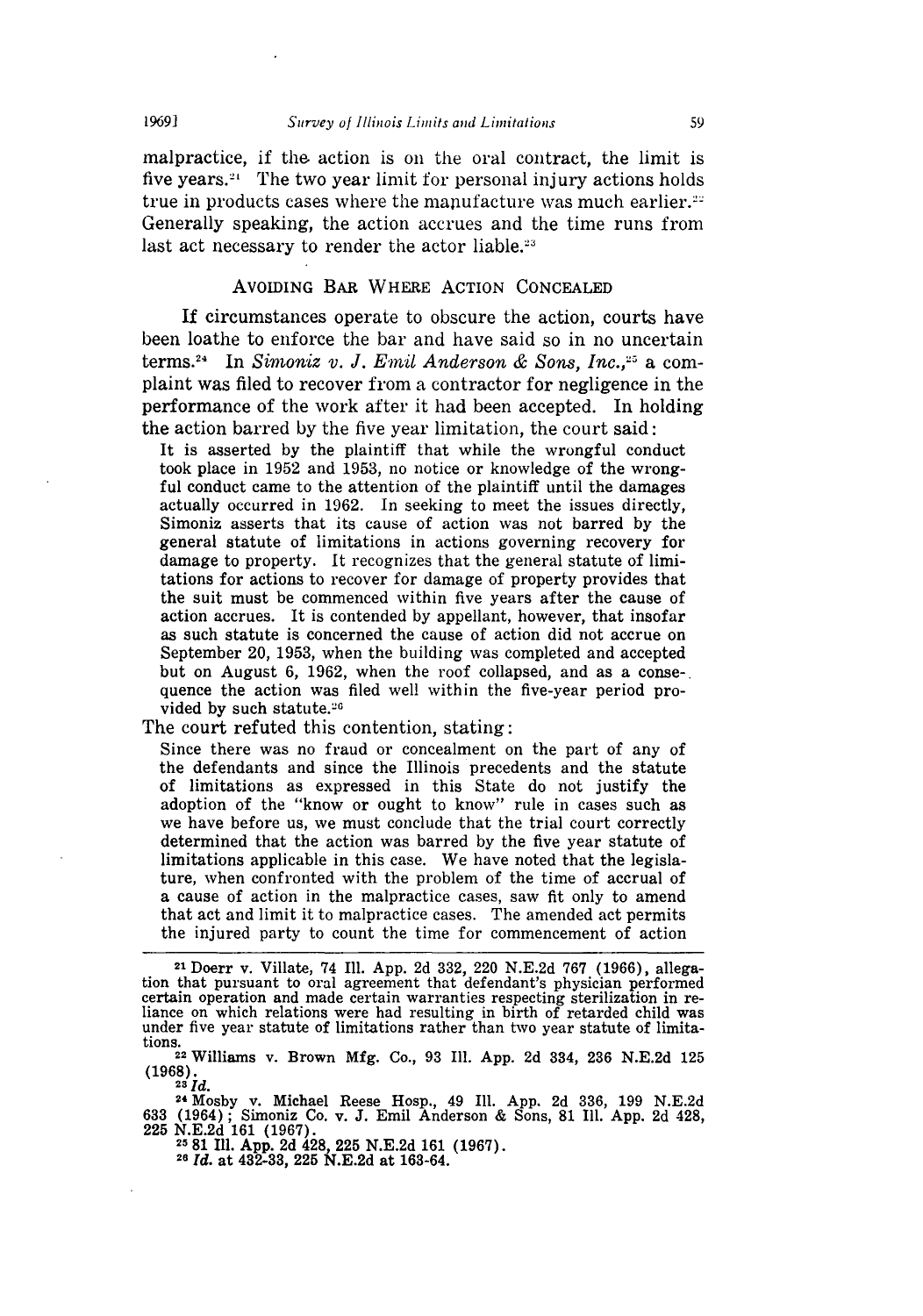from the time he knows or should have known of the negligent act, but even in such case, the legislature limited the potential claim to a maximum of 10 years from the date of the incident giving rise to the malpractice claim. $27$ 

Continuing the court said:

To seek to modify the limitation act by use of the "know or ought to know" principle in this case cannot be justified on the basis of precedents. In theory, damage actions would never be completely limited but might go on for 25 or 50 or even 100 years when it would be impossible to meet or cope with demands made. Modifying or changing the applicable time limitations, on the basis of the precedents in this State, must be left to the legislature.<sup>26</sup>

To alleviate the hardship of the bar in cases of fraudulent concealment, the legislature long ago passed a statute which postponed accrual of the cause of action to date of discovery and extends the time limit to five years. Section 23 of the Limitations Act provides:

**If** a person liable to an action fraudulently conceals the cause of such action from the knowledge of the person entitled thereto, the action may be commenced at any time within five years after the person entitled to bring the same discovers that he has such cause of action, and not afterwards.<sup>29</sup>

In the recent case of *Stein v. Baum,3°* the appellate court indicated that before section 23 will extend the statute of limitation there must be both concealment and deception. Carmen Stein had been a patient of Dr. Baum at Presbyterian Hospital, where she received radiation treatments for carcinoma of the cervix. She pleaded that she received excessive doses and that the effects were not apparent until a later date. While the radiation therapy was apparently successful against the cancer, it caused radiation burns in the affected areas. In holding the limitations not extended and the action barred, the appellate court noted that the treatments were prescribed pursuant to a diagnosis of cancer and that the patient was forewarned that the radiation treatments would cause certain effects and that these had cleared up sufficiently to enable her to undergo an operation some two months after the treatment had stopped. During the post-operative treatment, her complaints were examined and at first they were attributed to the operation. Later they were related to the prior radiation treatments. In the court's opinion, the statements of the doctor appeared to be no more than medical opinions and disclosed no intent to deceive or conceal. Summary judgment against the patient was therefore affirmed and the existence or non-existence of fraudulent concealment was not an issue of fact.

**<sup>27</sup>***Id.* at 437, **225** N.E.2d at **166.**

<sup>28</sup>*Id.* at 438, **225** N.E.2d at 166.

**<sup>29</sup>**ILL. Rzy. **STAT.** ch. **83, §23** (1967).

**<sup>30</sup>**Stein v. Baum, **89 I1. App. 2d** 142, **232 N.E.2d 96 (1967).**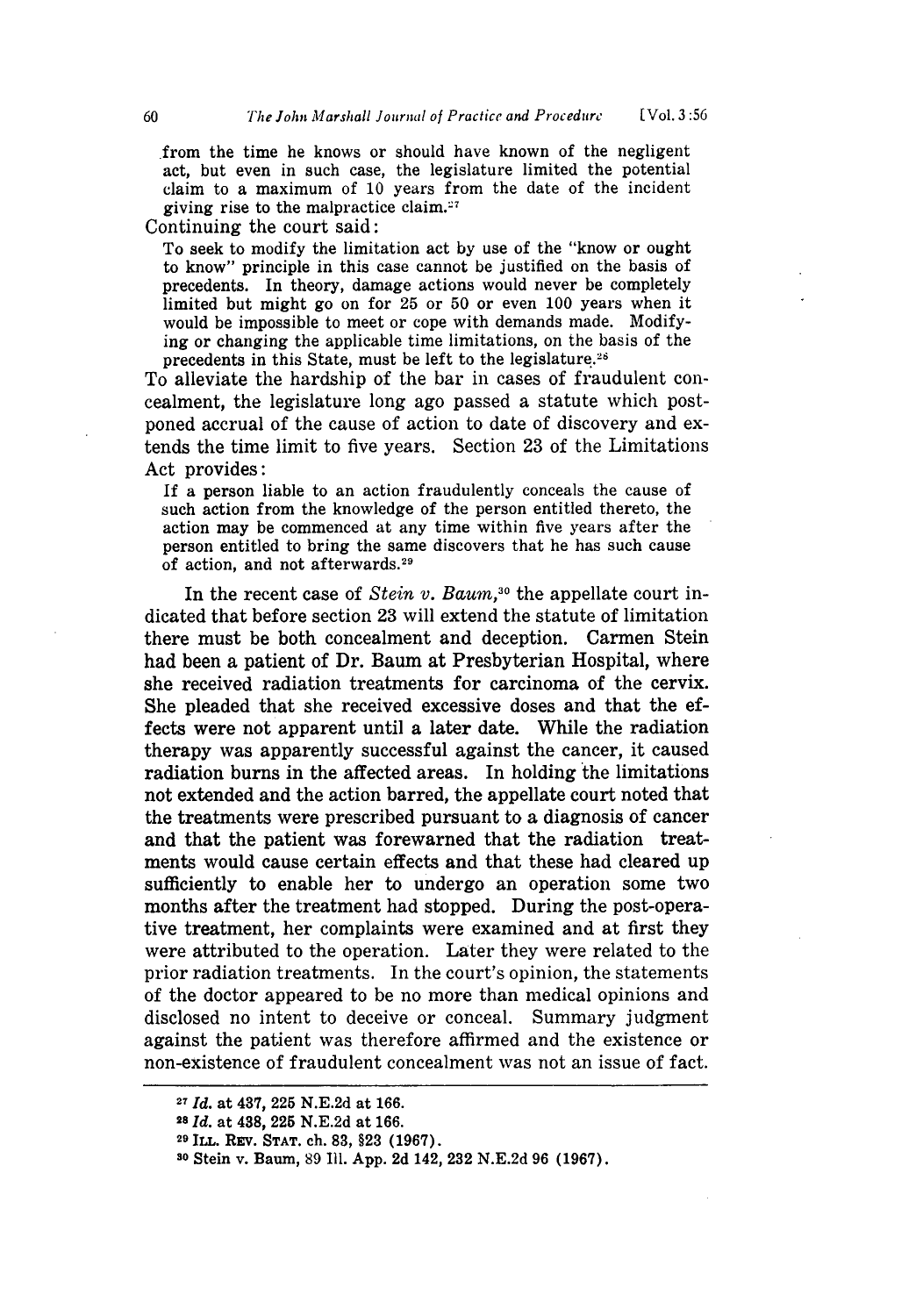#### *"Knew or Should Have Known" Rule*

Concealment, however, need not result from a doctor's word but may result from the operation itself. Since the statute of limitations runs from injury rather than discovery, in *Mosby v. Michael Reese Hospital*<sup>31</sup> a claim was held barred where a surgical needle left in the body during an operation was not discovered until after the statute had run.

The appellate court reluctantly upheld the bar, stating: We cannot do what the legislature had failed to do and the order dismissing the plaintiff's complaint must be affirmed. We are not pleased with this result. The statute barred the plaintiff's claim before she knew she had been wronged. The defendant's admitted negligence was not ascertainable to her  $-$  she presumably was under anesthetic when it took place - and she certainly has not slept on her rights. It would be more equitable if the commencement of the limitation period were delayed until she discovered the reason for her illness, but the statute does not permit the construction necessary to obtain this equitable result.<sup>32</sup>

The Legislature responded with section 22.1 which provides: Whenever in the course of any medical, dental, surgical or other professional treatment or operation, any foreign substance other than flesh, blood or bone, is introduced and is negligently permitted to remain within the body of a living human person, causing harm, the period of limitation for filing an action for damages does not begin until the person actually knows or should have known of the facts of harm and damage to his body; provided that no such action may be commenced more than **10** years after such treatment or operation.<sup>33</sup>

This statute was involved in the recent case of *Mathis v. Hejna . 3 <sup>4</sup>*In the *Mathis* case, a myelogram was performed upon the plaintiff during the course of which some contrast media called pantopaque was injected into the spinal canal. At the conclusion of the myelogram, the pantopaque was withdrawn, but it was alleged that not all of it was withdrawn and some of it was permitted to remain in the body, allegedly causing arachnoiditis. The plaintiff alleged that pantopaque is a foreign substance, other than flesh, blood or bone, and that she was unaware of the defendant's negligence until within a period of less than two years prior to suit. The trial court held that pantopaque is not a "foreign substance" within the meaning of section 22.1 and dismissed the complaint as barred by the two-year statute of limitations. The defendants argued that the statute only applied to items unwittingly left in the body and did not apply to procedures by which something is injected and some part of it remains. The appellate court noted that pantopaque

<sup>&</sup>lt;sup>31</sup> 49 Ill. App. 2d 336, 199 N.E.2d 633 (1964).<br><sup>32</sup> Id. at 342, 199 N.E.2d at 636.<br><sup>33</sup> ILL. REV. STAT. ch. 83, §22.1 (1967).<br><sup>34</sup> Mathis v. Heima, 109 Ill. App. 2d 356, 248 N.E.2d 767 (1969)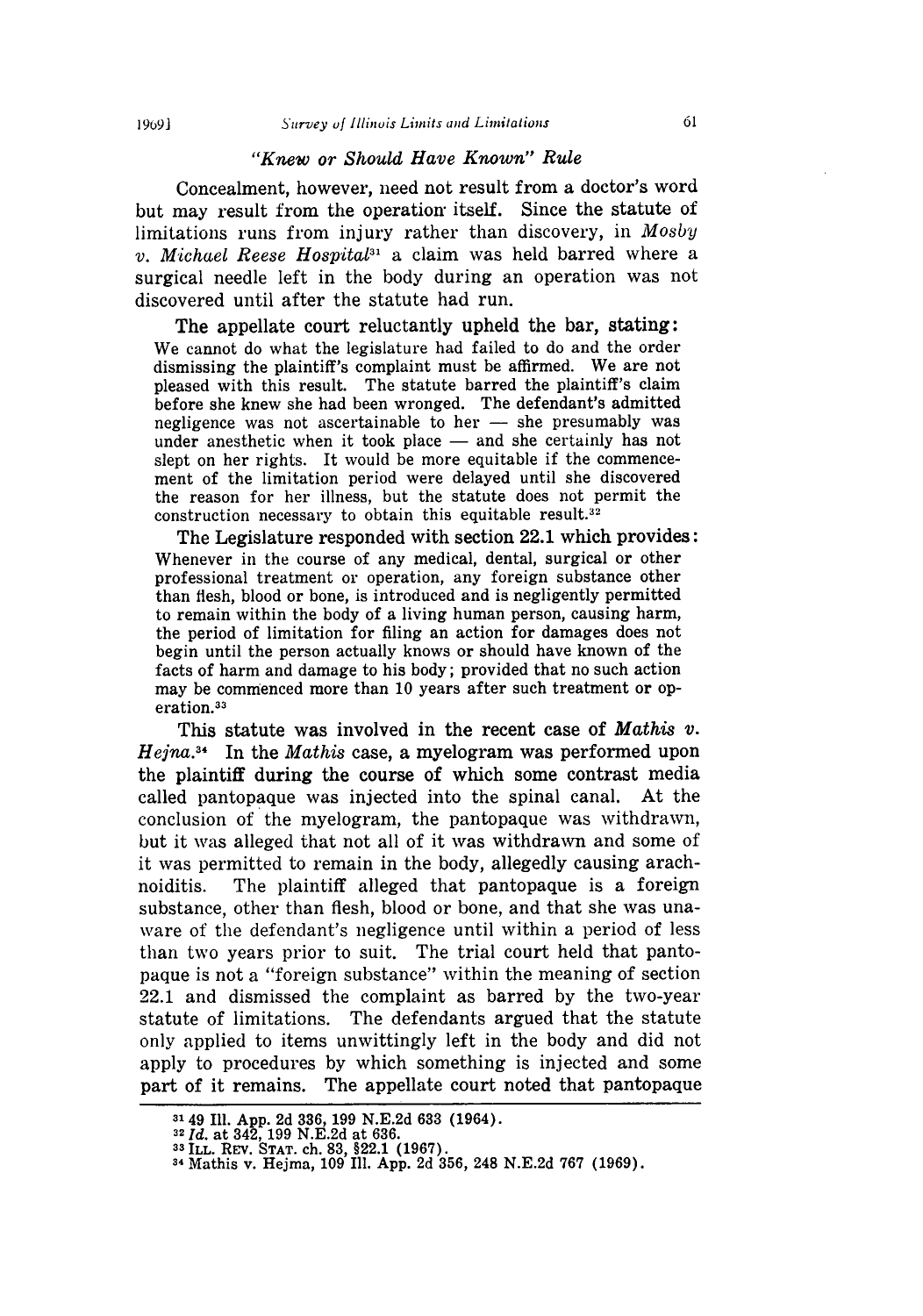does not lose its identity in the body, and while medically it is seldom possible or desirable to remove the material completely, the latter was a fit subject of proof. The complaint having alleged that some pantopaque was permitted to remain through negligence, it was held to be reversible error to dismiss the complaint. In doing so, the appellate court interpreted the statute as follows:

Ill. Rev. Stat. c. **83,** §22.1 **(1965)** was adopted to achieve the more equitable result as suggested **by** the court in Mosby, that the cause of action accrues when the party "knew or should have known" of the injury **. . .** The legislative intent in enacting Ill. Rev. Stats., **C83,** §22.1, was to adopt the "knew or should have known" rule in malpractice cases. If the legislature intended the statute to apply only to those cases in which sponges, needles, clamps and like items are negligently left in the body of a patient, as the defendants contend, they would have chosen different wording to express that intent.

In *Prince v. Trustees of University of Pennsylvania,* the court in *dicta* discussed the purpose of the 'knew or should have known' rule. The court stated:

The purpose of the "discovery rule" is clear: it is to prevent the plaintiff from being penalized unfairly for failing to redress an injury, the cause of which he could not reasonably have known.

The Illinois statute provides, in part, "any foreign substance other than flesh, blood or bone." **. . . .** We think the facts, as pleaded, come within the technical definition of the statute as well as the object and purpose of the statute. "Any" is defined as being one indiscriminately of whatever kind. "Foreign" is an adjective used to modify substance. "Other than" has been construed to create an exception. Although "substance" is not explicitly defined, it is defined **by** implication. "Substance" is any matter or thing other than flesh, blood or bone. Since pantopaque is a substance other than flesh, blood or bone, we hold it is a foreign substance within the meaning of the statute. $35$ 

#### OTHER LIMITS

After the first action is filed within the original or extended time limit, most cases probably proceed to a judgment or settlement which ends the litigation. The plaintiff, however, may suffer a nonsuit or a dismissal or other similar adverse result, which is not a legal bar to further proceedings in which event the law permits the commencement of a "new" action within one year.<sup>36</sup> The new action should be the same as the first action.<sup>37</sup> There is some indication also that the nonsuit involved should be

*<sup>85</sup> Id.* at **360-61,** 248 **N.E.2d** at **769-70.**

**<sup>38</sup>** ILL. REv. **STAT.** ch. **82.** §24 (a) **(1967). If** the judgment is a bar, this refiling statute does not apply. Bonney v. Stoughton, **122 11.** 536, **13 N.E. 833 (1887).**

**<sup>37</sup>**Butterman v. Steiner, 343 **F.2d 519** (7th Cir. **1965).**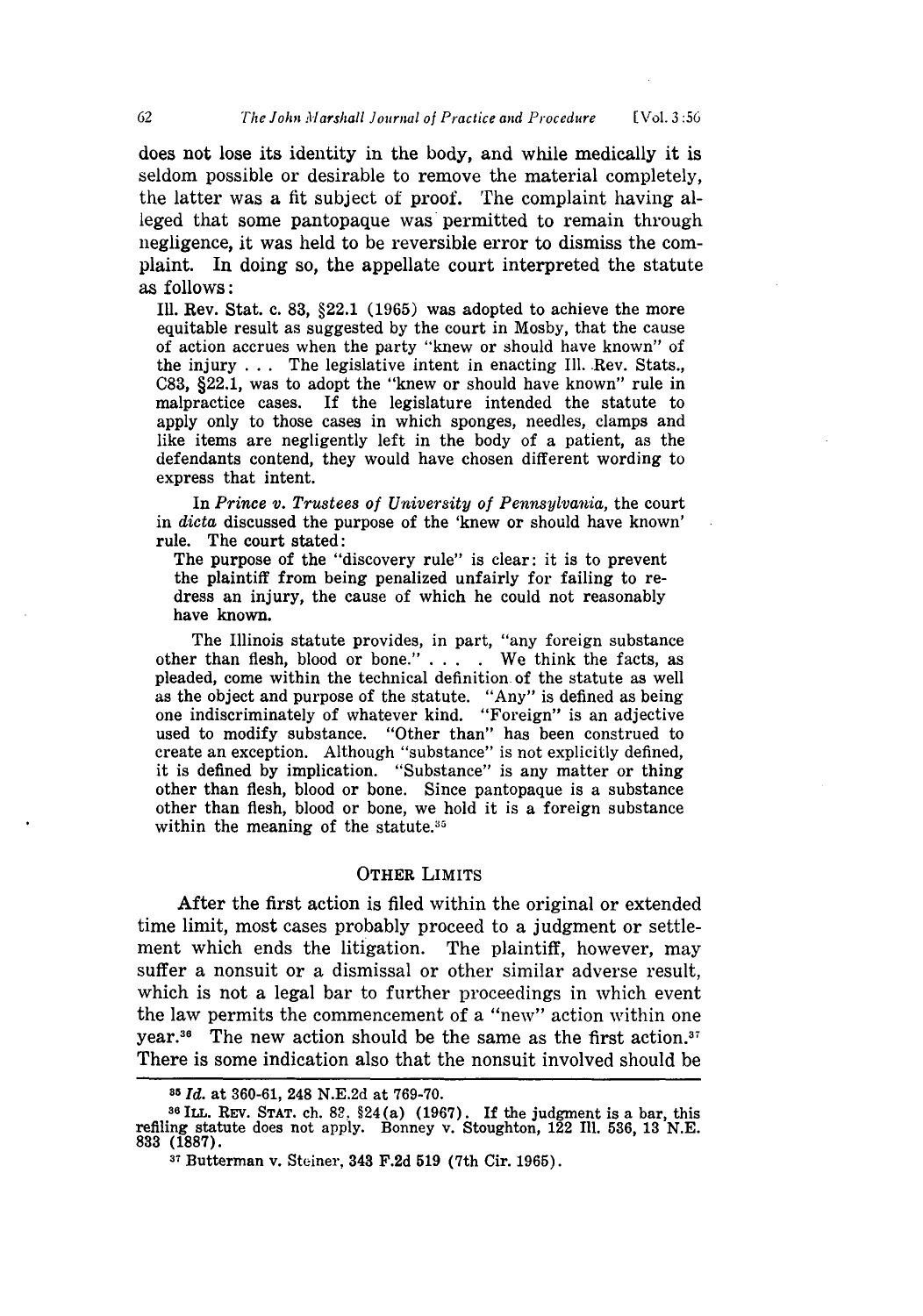an involuntary one.<sup>38</sup>  $\Lambda$  dismissal for want of prosecution, though often voluntary, has been held to be a nonsuit allowing a refiling.<sup>39</sup> It has also been applied in the case of a federal court dismissal for lack of jurisdiction.<sup>40</sup>

Though the purpose of the refiling statute is to avoid disposition of cases on grounds not involving the merits of the controversy, a dismissal for violation of discovery rules is not within the statute permitting a refiling. $41$  Furthermore, the statute does not permit the repeated commencement of nonsuited actions.42 Illinois Supreme Court Rule 273 now provides that, unless otherwise specified by order of dismissal or a statute, an involuntary dismissal other than a dismissal for lack of jurisdiction, improper venue or lack of indispensable party, operates as an adjudication upon the merits.<sup>43</sup>

Other limitations exist which may be ostensibly procedural rather than substantive but are actually jurisdictional as in the case of the time for seeking post judgment relief during<sup>44</sup> or after the expiration of modern equivalent of term time<sup>45</sup> and in the filing of a notice of appeal.<sup>46</sup> There are also actions which seem not to have a specific time limitation such as the action for  $\alpha$  declaratory judgment.<sup>47</sup> In other actions of a secondary nature, such as indemnity, the five year limit does not begin to run until payment is made in the primary action.<sup>48</sup> If the plaintiff dies before the expiration of the time limited for bringing an action which survives death, then the time for bringing the action against the deceased's representatives is extended to one year from date of death.<sup>49</sup> On the other hand, if the defendant dies before the expiration of the time limited for bringing the action which survives death, then, the deceased's representatives may be sued within 9 months of the issuance of the representatives' letters, but the statute does not specify when letters must be sought. If death occurs after the action is brought and it is one that survives, the motion to substitute deceased's representa-

41 Chavez v. Elgin, J. & E. Ry., 78 Ill. App. 2d 53, 223 N.E.2d 220 (1966); Jones v. Reuss, 70 Ill. App. 2d 418, 219 N.E.2d 75 (1966)<br>
<sup>42</sup> Harrison v. Woyahn, 261 F.2d 412 (7th Cir. 1959).<br>
<sup>43</sup> ILL. REV. STAT. ch. 110A, §273 (1967).<br>
<sup>44</sup> ILL. REV. STAT. ch. 110. §50(5) (1967).

**<sup>45</sup>**ILL. REV. **STAT.** ch. **110, §72 (1967).**

<sup>46</sup>ILL. REV. **STAT.** ch. **110A §§301** & **303 (1967). 47 ILL.** REV. **STAT. ch. 110, 57.1 (1967).**

**<sup>48</sup>**Klatt v. Commonwealth Edison Co., **55 11. App. 2d** 120, 204 **N.E.2d 319** (1964).

**49 ILL. REV. STAT. ch. 83, §20 (1967).**

**<sup>8</sup>** Koch v. Sheppard, 223 Ill. 172, 79 N.E. 52 (1906).

**<sup>39</sup>**Casillas v. Rosengren, 86 Il. App. 2d 139, 229 N.E.2d 141 (1967) Patrick v. Burgess Norton Mfg. Co., 56 Ill. App. 2d 145, 205 N.E.2d 643 (1965).

**<sup>40</sup>**Roth v. Northern Assurance Co., 32 **11.** 2d 40, 203 N.E.2d 415 (1965) Factor v. Carson, Pirie Scott Co., 393 F.2d 141 (7th Cir. 1968) *cert. denied,* 393 U.S. 836 (1968).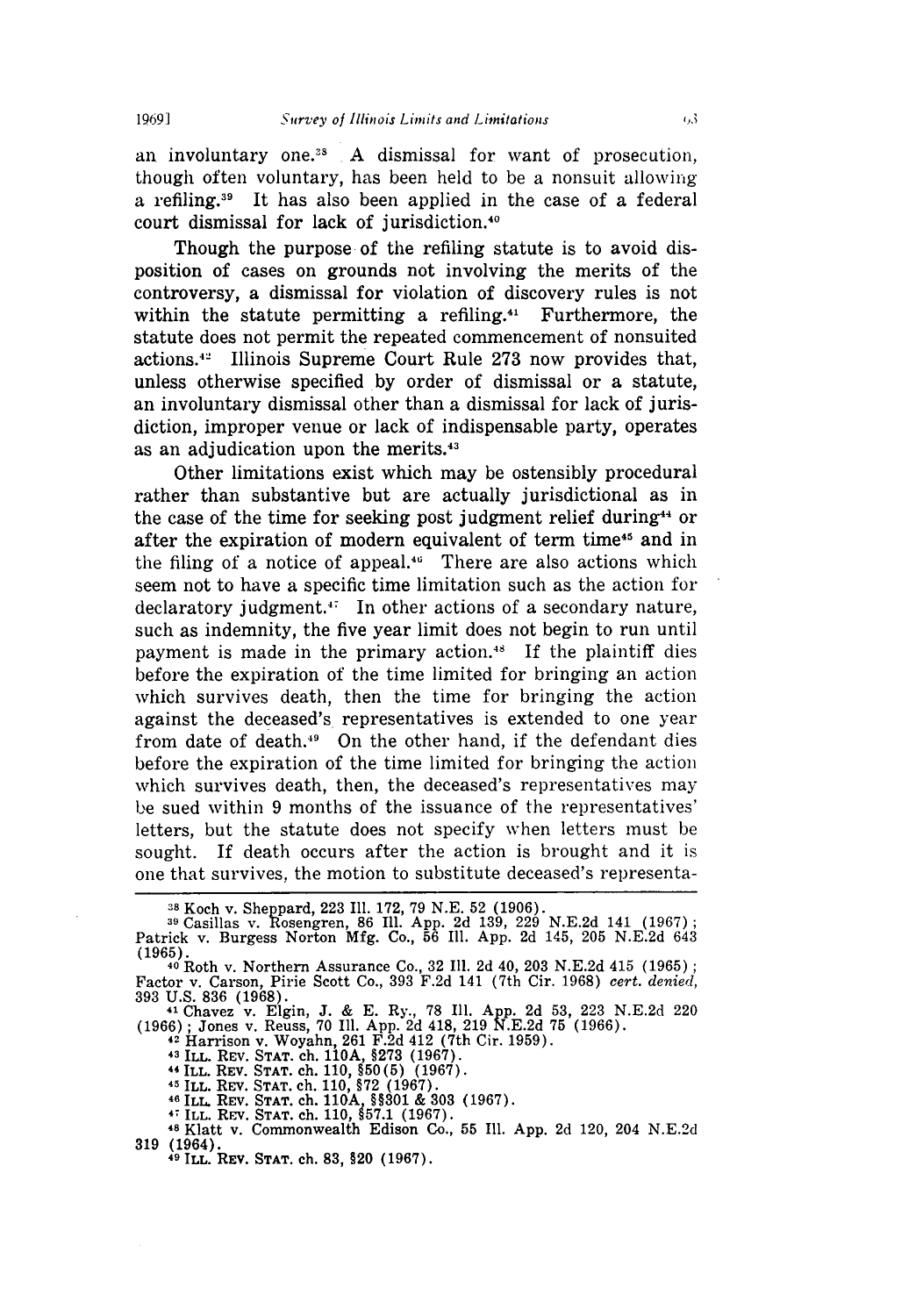tives must be filed within 90 days after suggestion of death, but the statute does not specify how soon the suggestion should be made or how much time may elapse.<sup>50</sup> If the defendant is not dead but absent from the state, the period of absence is not counted in computing the time limitation. The statute itself gives no recognition to situations where non-resident service outside the state is available but the case law tends in that direction.<sup>51</sup>

#### **SUMMARY**

While the law of limitations is scattered widely among statutes and case law, chapter **83** does try to approximate something of a codification of the law. Any time limit is by its nature arbitrary and in some instances may work a hardship. The law of limitations represents an attempt at imposing reasonable restrictions on the time one can take in the assertion of rights. Giving everyone a reasonable chance at having a day in court is balanced against the enforcement of stale or even fraudulent claims which have become indefensible. Rules to meet all future situations are difficult to draw if they are possible to achieve. The piecemeal approach to the statutes and common law rules has produced a workable pattern without too much rigidity. Section 22.1 seems to be a valuable addition to the law of limitations introducing the "knew or should have known" criterion.

What might yet be done is to eliminate stilted and legalistic distinctions. Neither the objectives of limitations nor the happenstance of whether death does or does not result from an injury, bears any reasonable relation to whether time limit is a condition of liability. Similarly, the judicial criteria used to absolve a mentally retarded person from the extended limitations accorded minors and the mentally ill, also absolves certain classes of teenagers and other minors from the same extended limitation. Allowing as much as 20 or more years to elapse before requiring litigation to be started ought to be conditioned upon a showing of the necessity to wait so long and the practical inability to bring suit earlier. While any specified age of reaching majority will be artificial for some persons, the structure of modern society seems to argue strongly that minority ends at least with the teens and many would contend that maturation occurs earlier. Regardless of how this matter is resolved in such other areas as voting and the like, it would seem that for purposes of limitations, the age of reaching majority could be lowered and the litigation at the maximum period circumscribed by reasonable conditions. In fact, srction 22.1 suggests that for an average

**<sup>50</sup> ILL. REV. STAT. ch. 110, §54 (1967).**

**<sup>51</sup> ILL. REV. STAT. ch. 8:,, §19 (1967).**